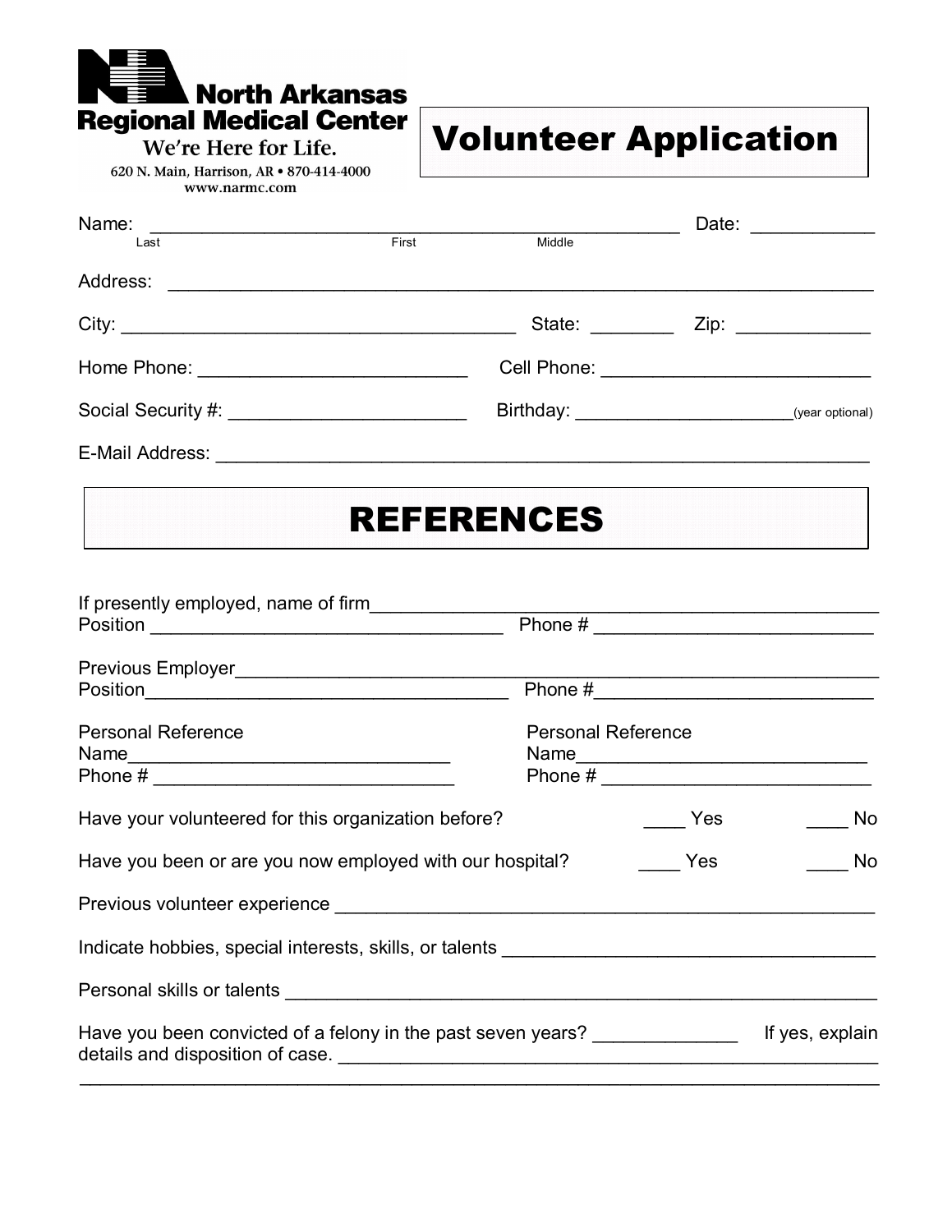| Are there any work activities or conditions you must avoid? _____________________                                                                                                                                                    |                              |                                                                                                                                                                                                                                |  |  |  |  |  |
|--------------------------------------------------------------------------------------------------------------------------------------------------------------------------------------------------------------------------------------|------------------------------|--------------------------------------------------------------------------------------------------------------------------------------------------------------------------------------------------------------------------------|--|--|--|--|--|
| I would be willing to serve in the following areas:                                                                                                                                                                                  |                              |                                                                                                                                                                                                                                |  |  |  |  |  |
| Reception Desk                                                                                                                                                                                                                       | Nightingale's Gift Shop      | <b>Clerical</b>                                                                                                                                                                                                                |  |  |  |  |  |
| <b>Example 3</b> Health Screenings                                                                                                                                                                                                   | Visitor Escort               | Thrift Shop                                                                                                                                                                                                                    |  |  |  |  |  |
| <b>Mail Distribution</b>                                                                                                                                                                                                             | Comfort Cart                 | Gold Club                                                                                                                                                                                                                      |  |  |  |  |  |
| <b>Fund Raising</b>                                                                                                                                                                                                                  | <b>Auxiliary Leadership</b>  | _____ Fund Raising                                                                                                                                                                                                             |  |  |  |  |  |
| Surgical Hostess                                                                                                                                                                                                                     | <b>No. Example 3</b> Booties | Cash Register                                                                                                                                                                                                                  |  |  |  |  |  |
|                                                                                                                                                                                                                                      |                              |                                                                                                                                                                                                                                |  |  |  |  |  |
| Describe, in a few words, why you would like to volunteer for NARMC<br>,我们也不会有什么。""我们的人,我们也不会有什么?""我们的人,我们也不会有什么?""我们的人,我们也不会有什么?""我们的人,我们也不会有什么?""我们的人                                                                              |                              |                                                                                                                                                                                                                                |  |  |  |  |  |
| Hours and Days available to volunteer <b>contain the contract of the contract of the contract of the contract of the contract of the contract of the contract of the contract of the contract of the contract of the contract of</b> |                              |                                                                                                                                                                                                                                |  |  |  |  |  |
| Name                                                                                                                                                                                                                                 | Phone#                       | Relationship                                                                                                                                                                                                                   |  |  |  |  |  |
| Emergency Contact: ________<br>Name                                                                                                                                                                                                  | Phone#                       | Relationship                                                                                                                                                                                                                   |  |  |  |  |  |
| Signature Signature Signature Signature Signature Signature Signature Signature Signature Signature Signature Signature Signature Signature Signature Signature Signature Signature Signature Signature Signature Signature Si       |                              | Date and the contract of the contract of the contract of the contract of the contract of the contract of the contract of the contract of the contract of the contract of the contract of the contract of the contract of the c |  |  |  |  |  |
|                                                                                                                                                                                                                                      |                              |                                                                                                                                                                                                                                |  |  |  |  |  |
| The above information is accurate to the best of my knowledge.                                                                                                                                                                       |                              |                                                                                                                                                                                                                                |  |  |  |  |  |
| Your signature indicates approval for us to check references/criminal background.                                                                                                                                                    |                              |                                                                                                                                                                                                                                |  |  |  |  |  |
| The organization is not obligated to provide a placement for you,<br>nor are you obligated to accept the opportunity offered.                                                                                                        |                              |                                                                                                                                                                                                                                |  |  |  |  |  |
| Opportunities for volunteers are provided with out regard to<br>religious preference, creed, race, national origin, age, or any other legally protected status.                                                                      |                              |                                                                                                                                                                                                                                |  |  |  |  |  |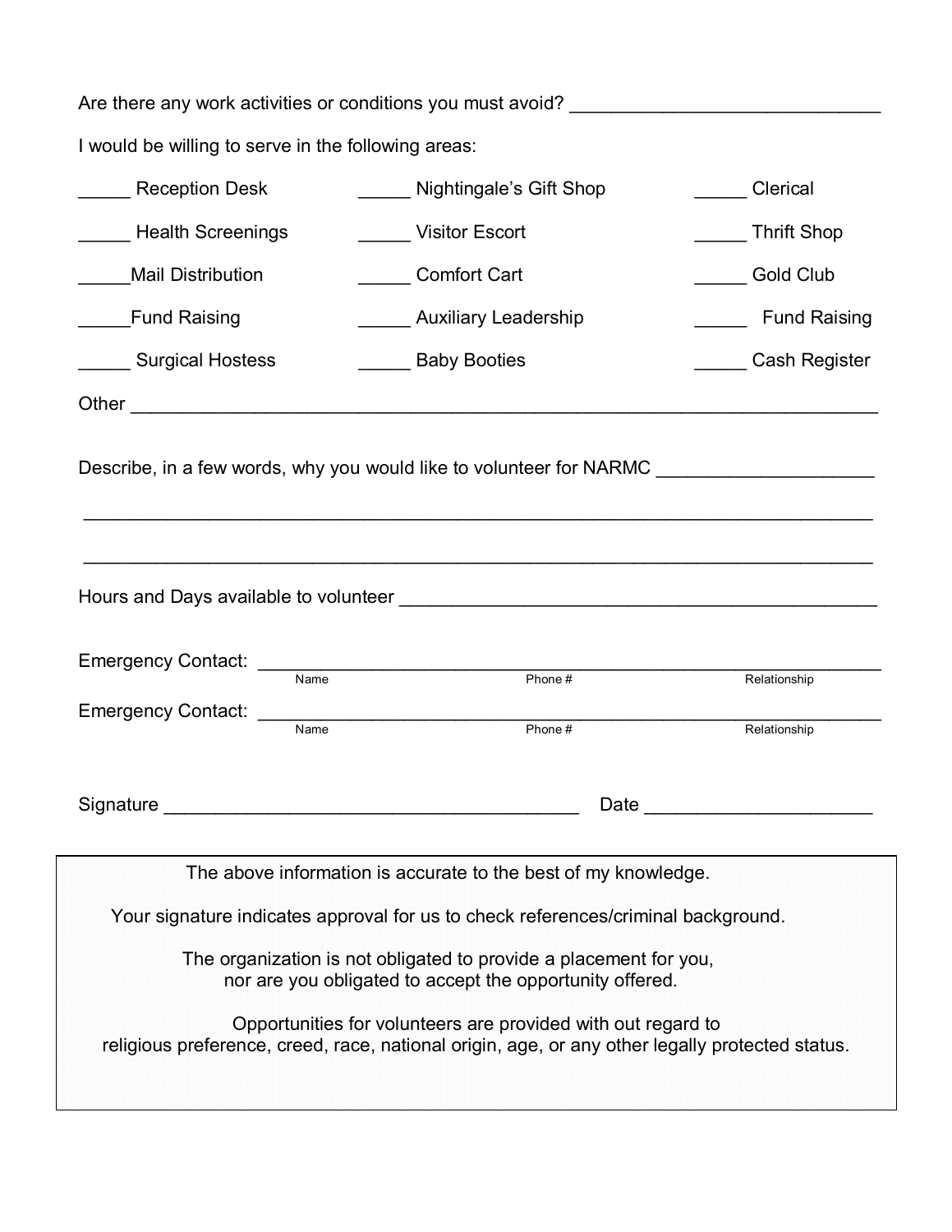# **VOLUNTEER OPPORTUNITIES**

### *You can make a difference in the lives of our patients, families, and our community.*

*Lobby Information Desk* Volunteers greet and direct patients and visitors to destinations within the medical center. A knowledge of hospital services if helpful. Excellent customer service is required.  $M - F$ , 8 am  $-4$  pm

*ER /Admissions Information Desk* These volunteers greet and direct patients and visitors to destinations within the medical center. They tidy the waiting room and serve coffee to visitors. They transport patients and paperwork from Admissions to the medical floors.  $M - F$ , 8 am  $-4$  pm

*Nightingale's Gift Shop* Volunteers assist customers in the selection of gifts. Cash register experience is helpful but not required. They may also deliver gifts to the medical floors.  $M - Sat$ , 8:30 am  $-4$  pm

**Thrift Shop** Prepare donated items for sale. Volunteers are needed to sort, wash, iron, and price clothing. Retail or cash register experience is a plus. This is a fun, but faster paced volunteer position. Hours are flexible.

**Surgical Hostess** Be a comforting presence and provide medical updates to families and visitors. Serve coffee and assist in making patient charts. 7:00 am - Noon, or later if surgery schedule is busy. Some afternoons.

**Comfort Cart** Visit patient rooms to provide compassionate support. Your duties might include delivering magazines, bringing warm blankets, or opening mail. You can brighten the day by spending time with patients who are lonely or just want someone to chat. Flexible hours.

**Gold Club/Volunteer Services** Gold Club volunteers benefit the lives of those age 55 or better by helping with newsletters, educational programs, or delivering meal tickets to Gold Club members who are hospitalized. Volunteers in this area also help with various projects in the Volunteer Services Office.